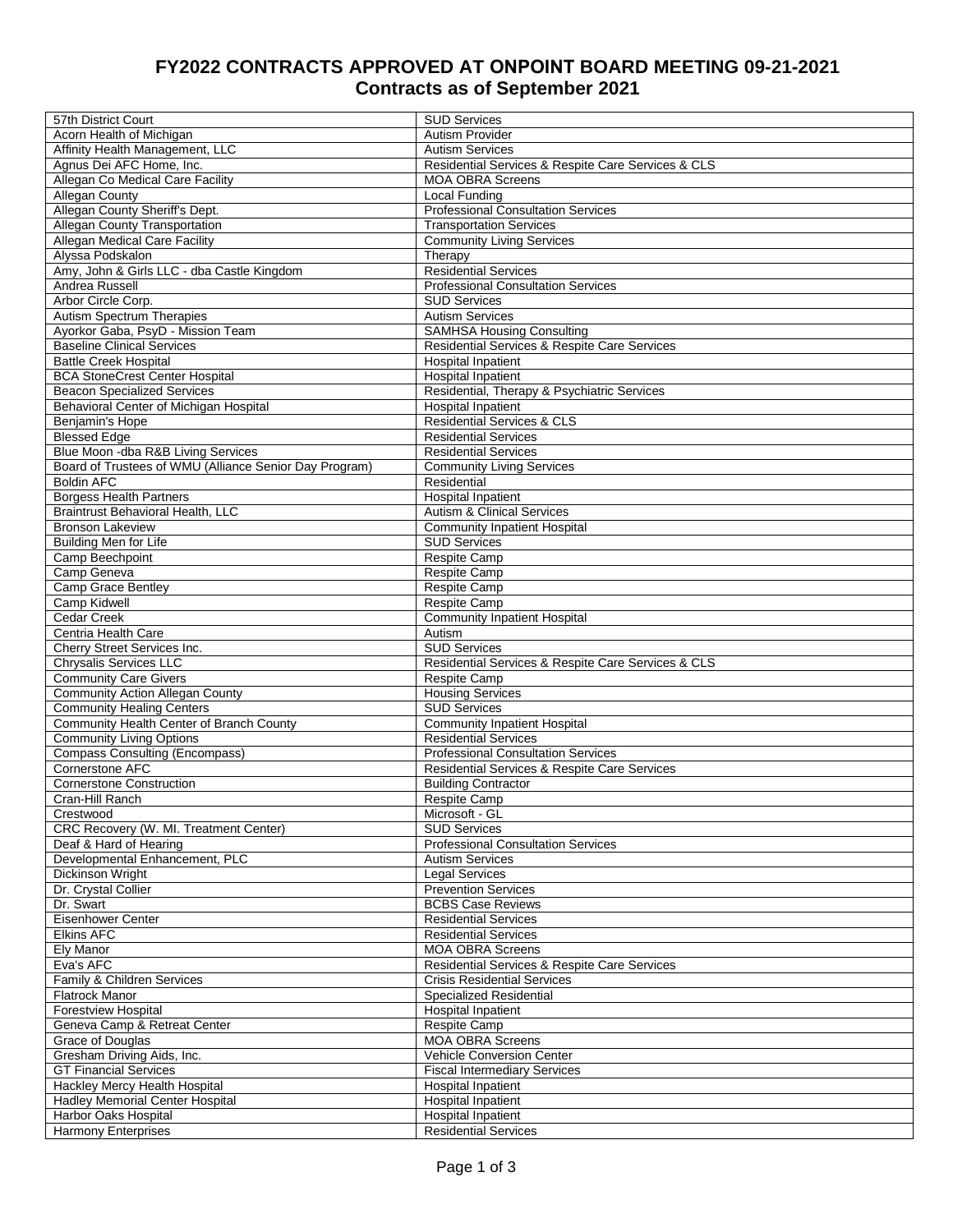## **FY2022 CONTRACTS APPROVED AT ONPOINT BOARD MEETING 09-21-2021 Contracts as of September 2021**

| Havenwyck Hospital                                                             | <b>Hospital Inpatient</b>                                                          |
|--------------------------------------------------------------------------------|------------------------------------------------------------------------------------|
| <b>Health West</b>                                                             | <b>COFR Agreement</b>                                                              |
| <b>Healthsource Hospital</b>                                                   | Hospital Inpatient                                                                 |
| HHS, Health Options/Reliance Community Care Partners                           | <b>Clinical Services</b>                                                           |
| Hillsdale Hospital                                                             | <b>Hospital Inpatient</b>                                                          |
| HMI (Health Management) - Dr. Corey Waller                                     | <b>Prevention Services</b>                                                         |
| <b>Holland Hospital</b>                                                        | <b>Hospital Inpatient</b>                                                          |
| <b>Homeward Bound Therapeutic</b>                                              | <b>Clinical Therapy</b>                                                            |
| Hoom House                                                                     | <b>BCBA Supervision Provider</b>                                                   |
| Hope Discovery ABA Services                                                    | <b>Autism Services</b>                                                             |
| Hope Network Behavioral Health Services                                        | Residential, Therapy, Psychiatric, Casemanagement, Nursing & CLS & Crisis Services |
| Hope Network WM                                                                | <b>Community Living Services</b>                                                   |
| <b>HUD</b>                                                                     | Housing                                                                            |
| Indian Trails Camp                                                             | Respite Camp & Respite Care Services & CLS                                         |
| <b>Inspiration Studio</b>                                                      | Branding Services & Web Design                                                     |
| Integrated Health Analytics, LLC                                               | <b>Professional Consultation Services</b>                                          |
| J Chad Professional Training                                                   | <b>Prevention Training</b>                                                         |
| Jessica Duquid                                                                 | <b>Clinical Services</b>                                                           |
| Joyful Living AFC                                                              | <b>Residential Services</b>                                                        |
| Kassie Rodino                                                                  | Speech/Language Therapy Services                                                   |
| Kinetic Affect                                                                 | Prevention                                                                         |
| Kingswood Hospital                                                             | <b>Hospital Inpatient</b>                                                          |
| <b>KWB Strategies</b>                                                          | <b>Prevention Grant Consultant</b>                                                 |
| Lakeshore Home Health                                                          | <b>Private Duty Nursing</b>                                                        |
| Lakeshore Regional Entity                                                      | Medicaid<br><b>MOA OBRA Screens</b>                                                |
| Life Care Center of Plainwell                                                  |                                                                                    |
| Madison Community Hospital dba Samaritan Beh Health Center<br>Mary Beth Reimer | <b>Community Inpatient Hospital</b><br><b>Professional Consultation Services</b>   |
|                                                                                |                                                                                    |
| Mary's Home<br>Maxim                                                           | <b>Residential Services</b>                                                        |
|                                                                                | <b>Private Duty Nursing</b>                                                        |
| <b>MDHHS</b>                                                                   | <b>Grant Funding</b>                                                               |
| <b>MDHHS</b>                                                                   | <b>GF Contract, Various Grants</b>                                                 |
| MDHHS/CMHSP                                                                    | <b>General State Contract</b>                                                      |
| Mercy Health - St. Mary's Hospital                                             | <b>Hospital Inpatient</b>                                                          |
| Mid Michigan Health - Gratiot<br>Mid Michigan Health - Midland                 | <b>Community Inpatient Hospital</b><br><b>Community Inpatient Hospital</b>         |
| <b>MOKA Corporation</b>                                                        | Residential Services & Respite Care Services & CLS                                 |
| Morrell's Family Home                                                          | <b>Residential Services</b>                                                        |
| Mr. Kenneth Richmond                                                           | Therapist                                                                          |
| <b>MSHDA</b>                                                                   | <b>Grant Funding</b>                                                               |
| <b>MSHDA</b>                                                                   | Housing                                                                            |
| Network 180 CMH                                                                | <b>COFR Agreement</b>                                                              |
| NeuroPsychiatric Hospital (Indiana)                                            | <b>Community Inpatient Hospital</b>                                                |
| Nilanjan B Gajare, MD                                                          | <b>Clinical Services</b>                                                           |
| Norma Jean's AFC                                                               | Residential Services & Respite Care Services                                       |
| Oaklawn Hospital                                                               | <b>Hospital Inpatient</b>                                                          |
| OrgCode                                                                        | <b>SAMHSA Housing</b>                                                              |
| Ottagan Addictions Recovery Inc.                                               | <b>SUD Services</b>                                                                |
| Ottawa CMH                                                                     | <b>COFR Agreement</b>                                                              |
| Our Haus, Inc.                                                                 | <b>Residential Services</b>                                                        |
| Our Hope Association                                                           | <b>SUD Services</b>                                                                |
| Parrish Adult Foster Care                                                      | <b>Residential Services</b>                                                        |
| Phillips, Christine or William                                                 | <b>Residential Services</b>                                                        |
| Pine Grove AFC                                                                 | Residential Services & Respite Care Services                                       |
| Pine Rest Christian Mental Health                                              | Residential, Therapy, Psychiatric, CLS, Hospital Inpatient                         |
| Pine Ridge Bible Camp                                                          | <b>Respite Camp Services</b>                                                       |
| Positive Behavior Supports Corp.                                               | <b>Autism Services</b>                                                             |
| Preferred Employment & Living Supports                                         | <b>CLS Services</b>                                                                |
| <b>Priority Rehabilitation</b>                                                 | <b>Occupational Therapy Services</b>                                               |
| <b>Professional Insurance Consultants</b>                                      | <b>Billing &amp; Coding Services</b>                                               |
| Prosource Unlimited                                                            | <b>CLS Services</b>                                                                |
| Real Life Living Services                                                      | Community Living Services & Respite Care Services                                  |
| Recovery Road, LLC                                                             | <b>SUD Recovery Housing</b>                                                        |
| ReFocus, LLC                                                                   | <b>Professional Consultation Services</b>                                          |
| Relias                                                                         | <b>Staff Training Solutions</b>                                                    |
| Residential Opportunities, Inc.                                                | CLS Residential, Behavioral Monitoring, Psychiatric, Assessment & Autism Services  |
| Rose Hill Center                                                               | Residential services, Psychiatric & Med/Nursing Services                           |
| Russell J. Thomas                                                              | <b>Professional Consultation Services</b>                                          |